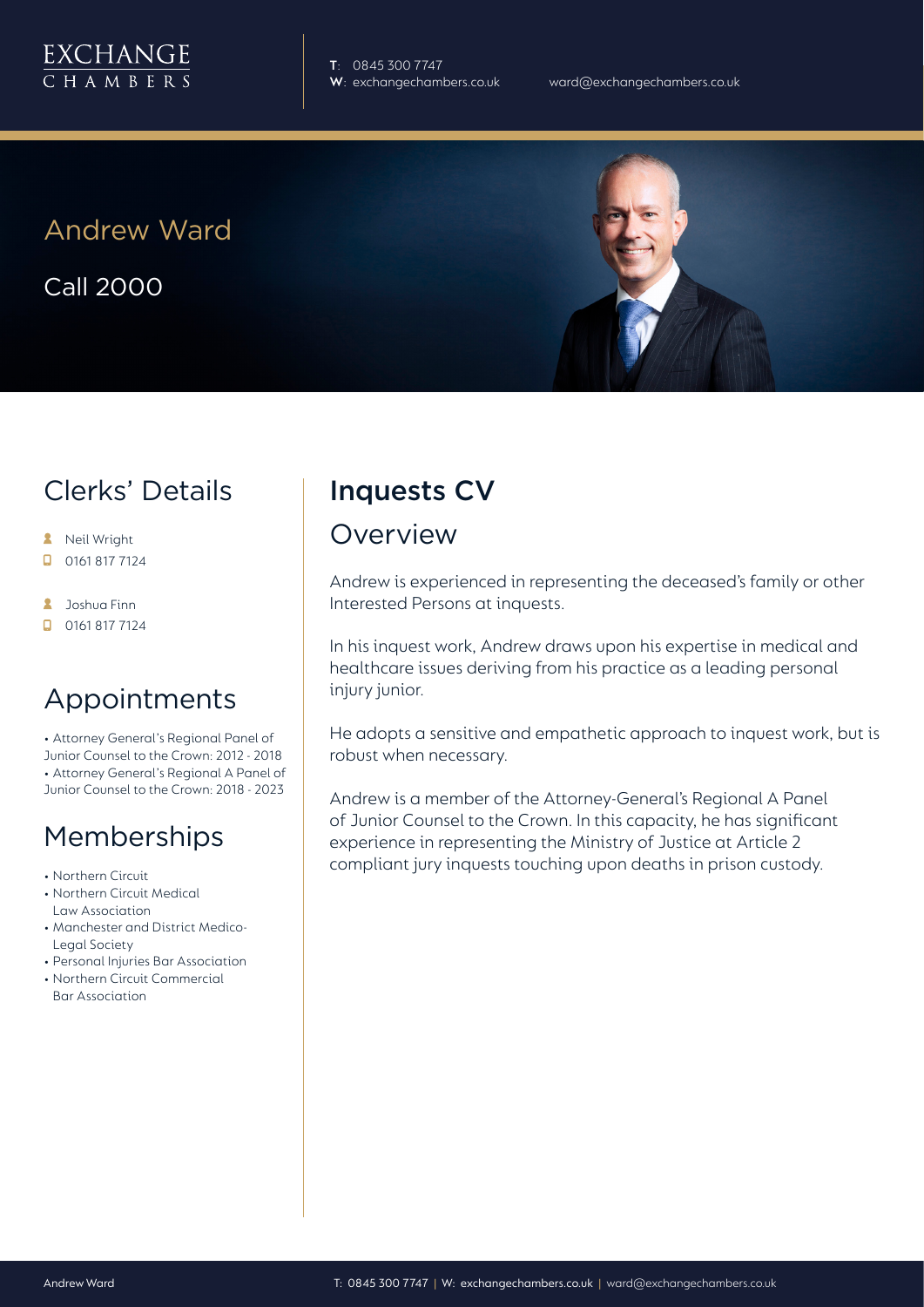

## Recommendations

"He is technically very good, with an eye for detail. He sees the overall picture but doesn't lose sight of more minute detail that is important to the case. He also has a lovely manner with clients."

**Chambers and Partners 2022**

"Andrew is extremely well-versed and knowledgeable in all aspects of military claims. Andrew has an unrivalled knowledge on non-freezing cold injury claims, and has an excellent rapport and relationship with client's. Their Advices are clear and consistent. They are very good on their feet, particularly in tricky JSM scenarios and in Court. Quick thinking, but with a practical aspect to benefit the client. I would not hesitate to instruct Andrew on any complex injury or military claim."

**The Legal 500, 2022**

"Very strong on military matters and earns the trust of his clients." **Chambers and Partners 2021**

"Very good both on paper and on his feet." **Chambers and Partners 2020**

"His work on papers is very accessible, and he has a forensic way of looking at medical evidence in a case." "He is an accomplished junior who is a pleasure to work with and has a keen eye for detail."

#### **Chambers and Partners 2019**

"Very approachable and able to relate to lay clients on their level and explain difficult concepts in easily accessible terms." "Good on paper and a very good advocate at application hearings."

**Chambers and Partners 2018**

"He is very accessible and good with the clients, and he takes a good common-sense approach." "He is very smooth, very knowledgeable, and always in control." **Chambers and Partners 2017**

"A lawyer of real quality. He is intellectually the equal of anybody. He has a wide and extensive knowledge of personal injury cases at the highest level and comes at them with balance, because he represents both Claimant and Defendant firms. Brings an intensity to cases that pays dividends."

**The Legal 500, 2021**

"Responsive, available and has great attention to detail." **The Legal 500, 2020**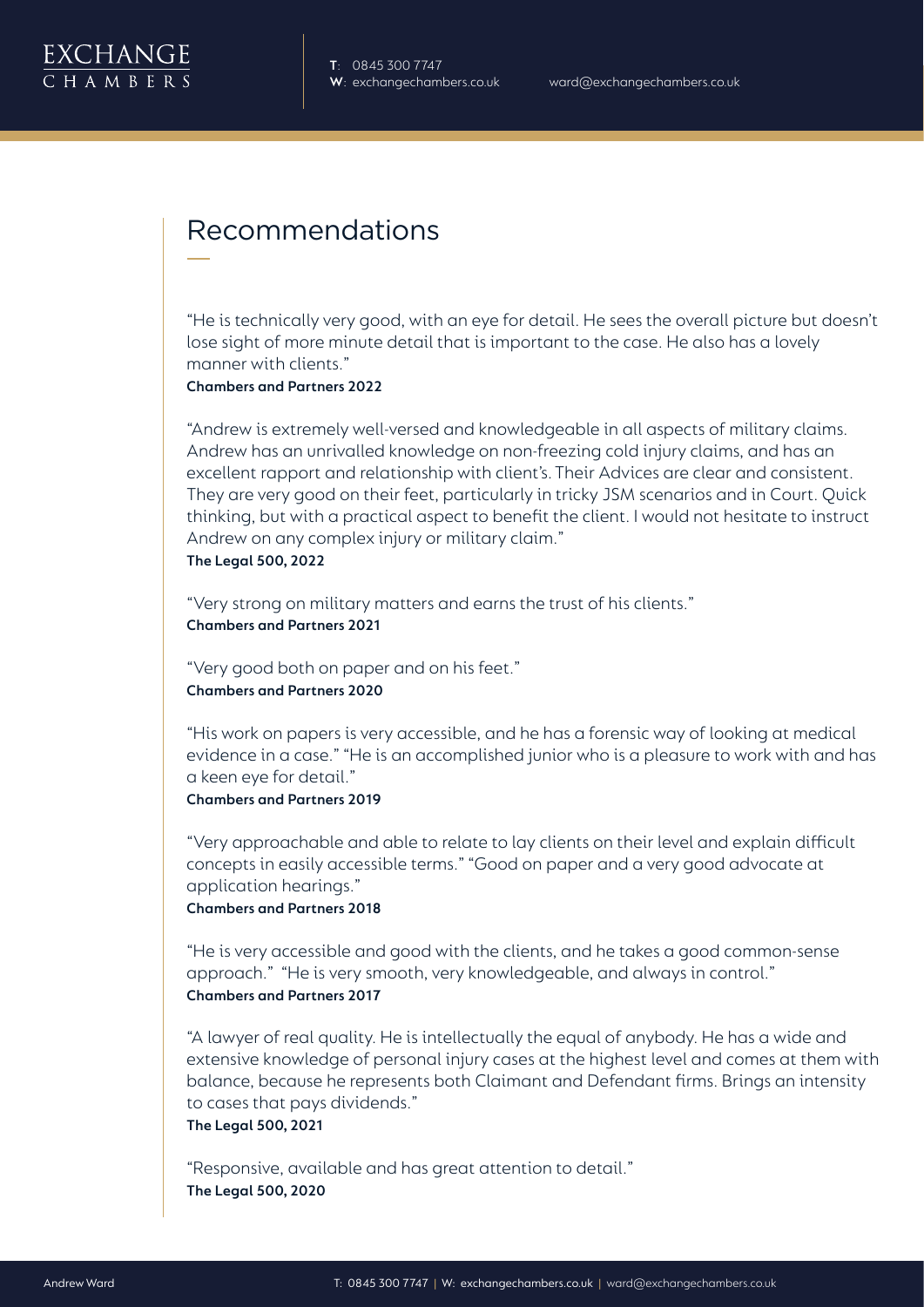

"Very experienced in high-value catastrophic injury cases." **The Legal 500, 2018/19**

"He has excellent client-care skills." **The Legal 500, 2017**

"He has a great ability to deal with problems in a no-nonsense way." **The Legal 500, 2016**

"He focuses on high-value multi-track litigation, including amputee claims, fatal accidents and brain injuries." **The Legal 500, 2015**

# Cases

Andrew's recent inquest work includes the following:-

During June and July 2018, Andrew represented the Ministry of Justice on behalf of the Prison Service during a two-week Article 2 compliant jury inquest arising from a death in custody at H.M.P. Hindley.

Andrew represented a healthcare provider at a two-week Article 2 compliant jury inquest in July 2017 arising from a death in custody.

Andrew represented the Ministry of Justice on behalf of the Prison Service and the National Probation Service at a five-day Article 2 compliant jury inquest during April 2017 arising from the death of a prisoner who had absconded from Approved Premises shortly after being released from prison on licence. The narrative conclusion made no criticism of Andrew's clients and the Coroner declined to make a report under Rule 28 to prevent future deaths.

During January 2017, Andrew represented the Ministry of Justice on behalf of the Prison Service at an inquest arising from a death in custody at H.M.P. Liverpool in February 2015. The Article 2 compliant jury inquest concluded that the cause of death was unascertained. No criticism of Andrew's client was made.

Andrew successfully represented a prison officer at a four-week jury inquest that took place in Liverpool during March 2015. The narrative conclusion made no criticism of Andrew's client.

In November 2014, Andrew represented the parents of a newly-born baby who died from ischaemic hypoxic encephalopathy shortly after being born. The inquest heard evidence